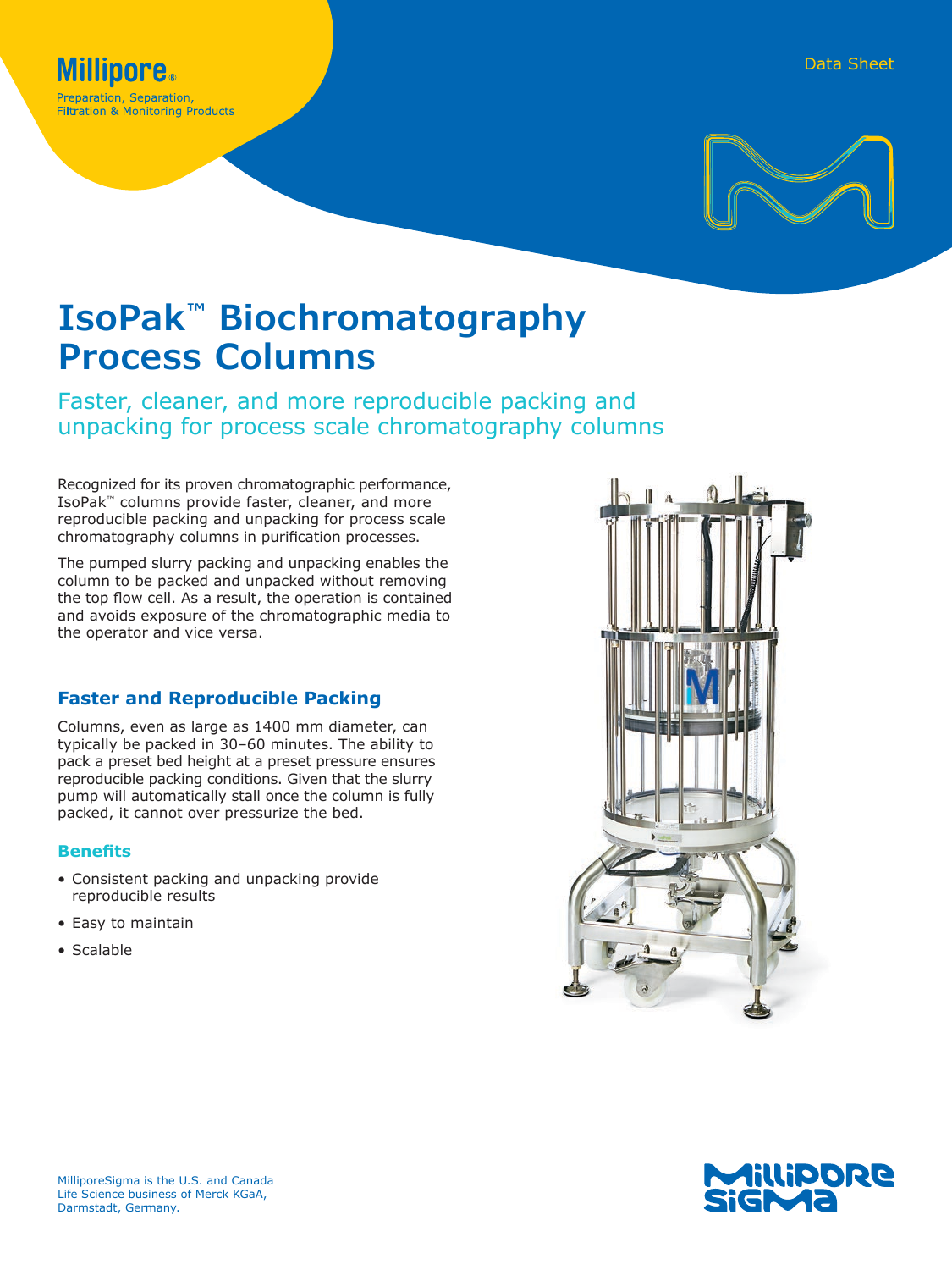# **Scalable**

IsoPak™ columns not only provide scalability of column packing, but also through use of our proven flow distribution, scalability of chromatography performance across the range of column diameters. This enables simple and confident scale up of processes from small to large diameter columns. Chromatography performance is equivalent to the best conventional packing methods, enabling processes to be transferred from existing columns with no loss of performance.

# **Flexible**

IsoPak™ columns are easy to pack and are available in a variety of options. These include IsoPak™ valves, antijet, and proven flow cell distribution, providing consistent performance and scalability across a wide range of column diameters.

# **Availability**

IsoPak™ columns are available in a wide range of diameters including 440 mm, 630 mm, 800 mm, 1000 mm, 1200 mm and 1400 mm with column tube in acrylic or stainless steel 316L or 904L. All dimensions are available with variable bed height from 50 to 500 mm or from 500 to 1000 mm.

#### **Choose the Best Seal Option for Your Specific Application Needs**

Since introducing the Minimum Dead Space (MDS) Inflatable Seal (Air or Liquid Filled), we have demonstrated the efficiency of this sealing design. MDS sealing has higher hygienic performance and its proposed with 2 possible inflating media, compressed air or clean water with 20% ethanol.

# **Pore Size Bed Support**

The bed support, which is available for 10 μm, 20 μm and 30 μm, consists of stainless steel mesh screens that enhance flow distribution efficiency. Unlike plastic support, the screen allows the passage of air without requiring pre-wetting.

# **IsoPak™ Valve**

The IsoPak™ three-port valve allows the media slurry to be pumped into the column during packing and the packed bed reslurried in-situ and resuspended media pumped out of the column during unpacking (Figure 1).







**Figure 1:** IsoPak™ valve ports operation

#### **Operations Process**

In the default or process (run) position, the sleeve is fully extended closing off the slurry ports (Ports 2 and 3) from the column interior.

#### **Packing/Unpacking**

When packing, the valve sleeve is retracted, opening Port 2 to the column interior. Media slurry can then be pumped through the open port to pack the column. Port 3 is closed at the slurry transfer skid, preventing slurry exiting the column during packing.

#### **Valve Cleaning**

Once packed, the sleeve is moved back to the process position, closing the port. In this position the two slurry ports communicate, enabling the slurry line to be flushed and cleaned in place as required. Once the valve is returned to the process position, the pneumatic lines can be disconnected. Unlike some alternative designs, a key feature of the IsoPak™ valve is that it is not retracted from the bed after packing. This avoids the possibility of voids forming, which may decrease chromatography performance and, in the case of some chromatography media, act as initiation points for bed collapse.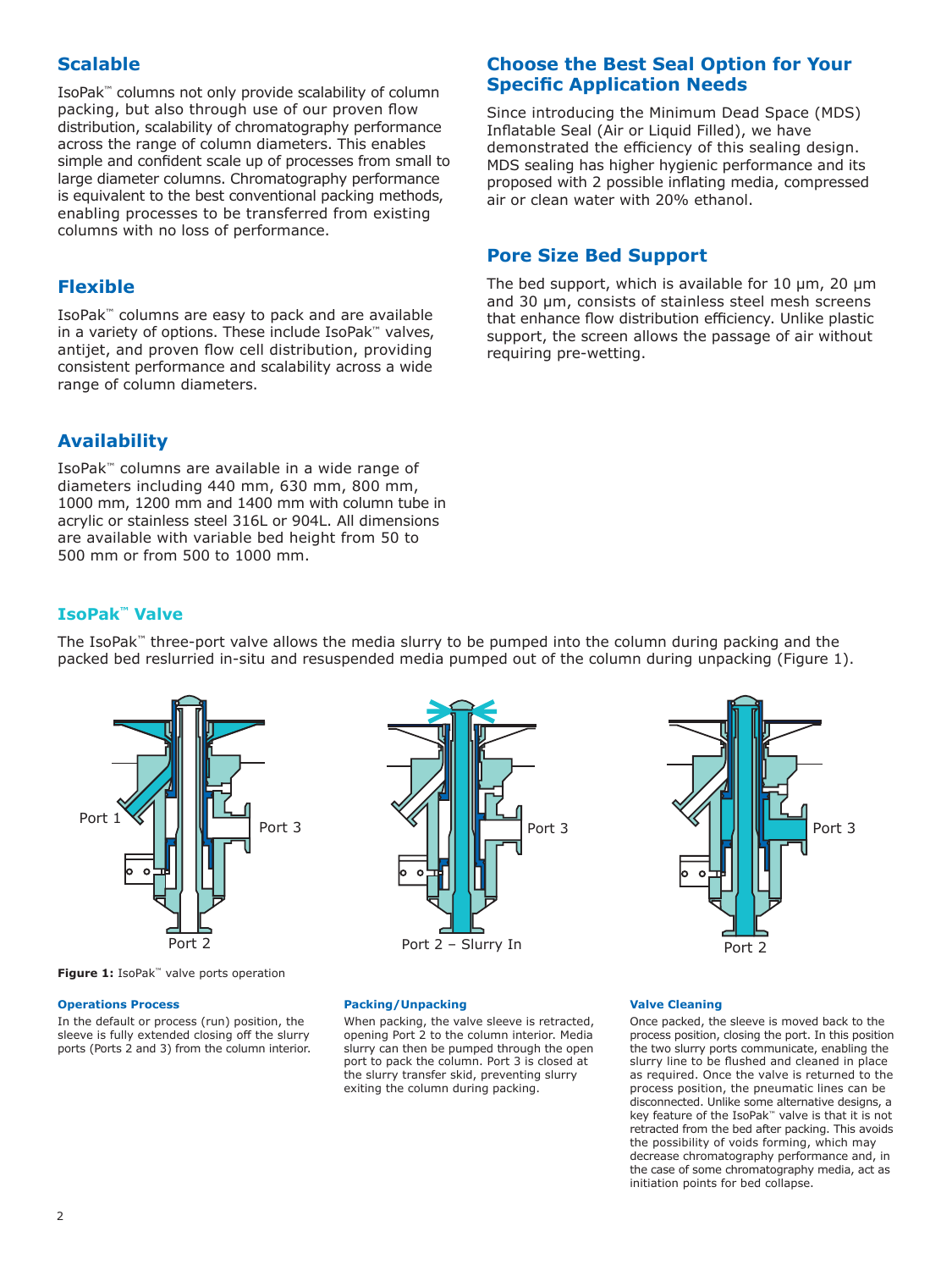#### **Pressure Drop**

The graphs below show pressure drop data from IsoPak™ columns fitted with 1 inch IsoPak™ valves. Measurements were made with water at 20 °C. The empty columns were filled with water, tubing was attached to the inlet and outlet process ports, and a flow of water was set up to simulate flow through a

packed bed. The pressure difference between inlet and outlet process ports was recorded. Figure 2 therefore shows the pressure drop due to the column alone. Actual pressure drop during operation will be dependent on the additional pressure drop due to the packed bed.

#### **Pressure drop versus volumetric flowrate Pressure drop versus linear flowrate**





**Figure 2:** Pressure drop data for IsoPak™ columns fitted with 1 inch IsoPak™ valves

# **Specifications**

#### **IsoPak™ Process Columns**

| Column Tube Diameter (mm)         | 440 (441 mm ID), 630 (628 mm ID), 800 (800 mm ID), 1000(990 mm ID), 1200 (1200 mm ID),<br>1400 (1380 mm ID)                                                                       |
|-----------------------------------|-----------------------------------------------------------------------------------------------------------------------------------------------------------------------------------|
| Column Tube Height (mm)           | 500 or 1000                                                                                                                                                                       |
| <b>Maximum Operating Pressure</b> | 3.15 bar (45.7 psig)                                                                                                                                                              |
| Operating Temperature (°C)        | 2 to 30                                                                                                                                                                           |
| Material of Construction (Column) |                                                                                                                                                                                   |
| Column Tube                       | Acrylic or 316L (1.4404) or 904L (1.4539) stainless steel                                                                                                                         |
| Flow Cell                         | Polypropylene                                                                                                                                                                     |
| <b>Bed Support</b>                | 316L (standard) or 904L stainless steel, 10 µm, 20 µm (standard), 30 µm                                                                                                           |
| Seals                             | <b>EPDM</b>                                                                                                                                                                       |
| <b>Metal Parts</b>                | 316L or 904L stainless steel (optional); wetted parts are electropolished                                                                                                         |
| Internal Surface Finishing (µm)   |                                                                                                                                                                                   |
| - Column Tube                     | 0.4                                                                                                                                                                               |
| - IsoPak™ Valve                   | 0.4                                                                                                                                                                               |
| - Tubing                          | 0.4                                                                                                                                                                               |
| Regulatory                        | All wetted polymeric material conforms to FDA 21 CFR 177 and/or have passed USP <88> Biological<br>Reactivity Class VI test and are supplied with relevant material certificates. |
|                                   | Pressure Vessel Category: 1                                                                                                                                                       |
| <b>Connection Size</b>            |                                                                                                                                                                                   |
| <b>Process Connection</b>         | $\frac{3}{4}$ in. sanitary clamp for columns diameter $\leq 1000$ mm; 1 in sanitary clamp for column diameter >1000 mm                                                            |
| <b>Slurry Connection</b>          | 1 in. sanitary clamp for column diameter $\leq$ 1000 mm; 1 <sup>1</sup> / <sub>2</sub> in sanitary clamp for column diameter >1000 mm                                             |
| <b>Dimensions</b>                 |                                                                                                                                                                                   |
| Height                            | For information concerning the dimension and weight of the IsoPak <sup>"</sup> column, please consult the<br>arrangement drawings                                                 |

Antijet column do not have installed Isopak™ valves and are packed manually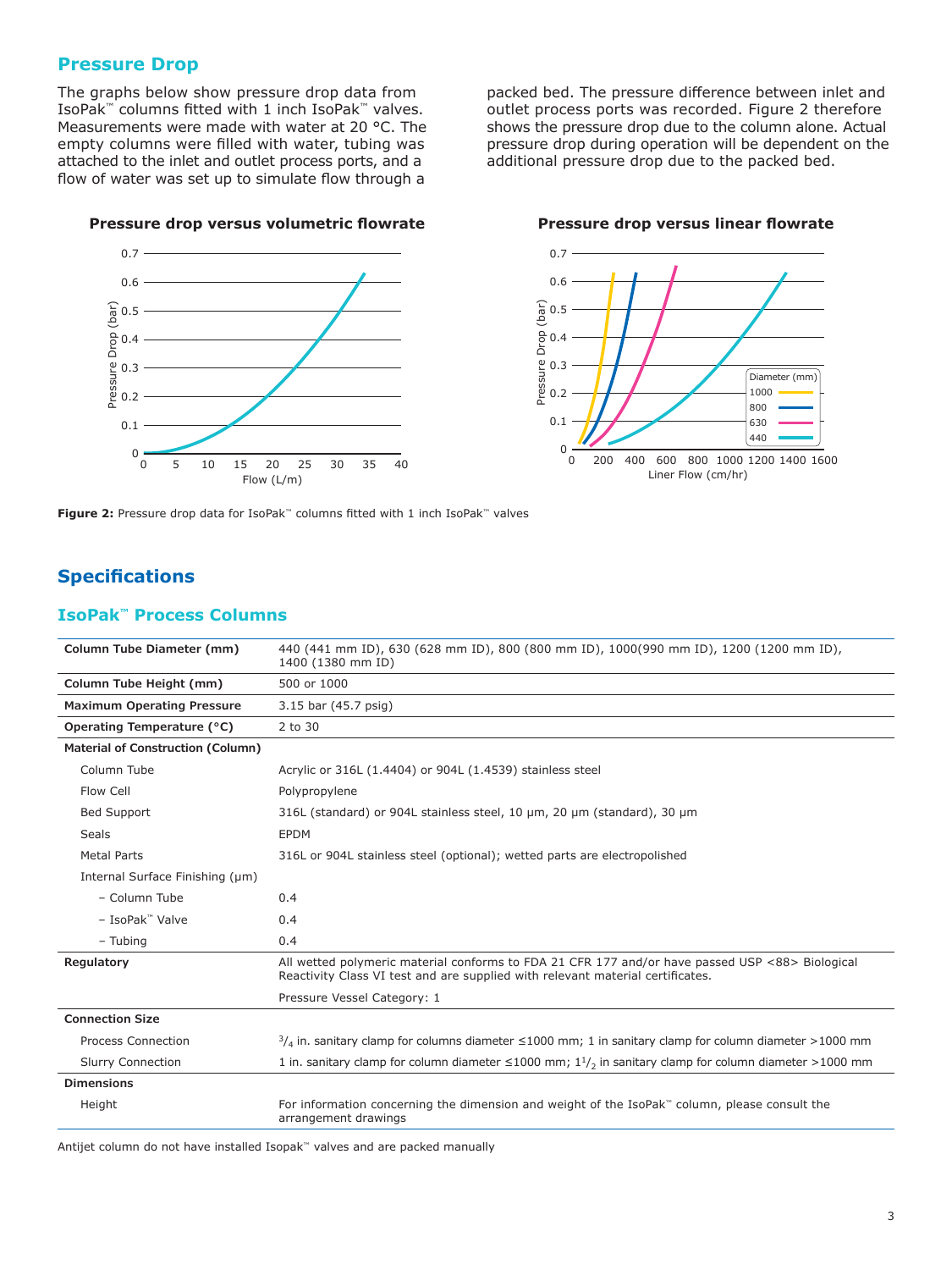# **Ordering Information**

# **Columns with MDS Air Seal**

|                               |                              |           |                                                                          |                                                                        | Catalogue No.                                                          |                                                                        |                                                                |                                            |                                             |                                                 |
|-------------------------------|------------------------------|-----------|--------------------------------------------------------------------------|------------------------------------------------------------------------|------------------------------------------------------------------------|------------------------------------------------------------------------|----------------------------------------------------------------|--------------------------------------------|---------------------------------------------|-------------------------------------------------|
| <b>Product</b>                | IsoPak <sup>™</sup><br>Valve | Antijet*  | <b>SST 904</b><br>L Tube<br>$+$ SST<br><b>Wetted</b><br>Parts in<br>904L | <b>SST 316L</b><br><b>Tube</b><br>$+$ SST<br>Wetted<br>Part in<br>316L | <b>Acrylic</b><br><b>Tube</b><br>$+$ SST<br>Wetted<br>Parts in<br>316L | <b>Acrylic</b><br><b>Tube</b><br>$+$ SST<br>Wetted<br>Parts in<br>904L | <b>Cross</b><br><b>Sectional</b><br>Area<br>(cm <sup>2</sup> ) | <b>Adjustable</b><br><b>Height</b><br>(mm) | <b>Adjustable</b><br><b>Capacity</b><br>(L) | <b>General</b><br>Arrangement<br><b>Drawing</b> |
| 440 x 500 x 450               | ٠                            |           | 94445321                                                                 | 94443321                                                               | 94441321                                                               | 94444321                                                               | 1520                                                           | $50 - 500$                                 | $8 - 76$                                    | 57454WE                                         |
|                               |                              | $\bullet$ | 94445421                                                                 | 94443421                                                               | 94441421                                                               | 94444421                                                               |                                                                |                                            |                                             |                                                 |
| 440 x 1000 x 500              | $\bullet$                    |           | 94445322                                                                 | 94443322                                                               | 94441322                                                               | 94444322                                                               | 1520                                                           | $500 - 1000$                               | $76 - 152$                                  | 57454WE                                         |
|                               |                              | $\bullet$ | 94445422                                                                 | 94443422                                                               | 94441422                                                               | 94444422                                                               |                                                                |                                            |                                             |                                                 |
| 630 x 500 x 450               | $\bullet$                    |           | 94635321                                                                 | 94633321                                                               | 94631321                                                               | 94634321                                                               | 3119                                                           | $50 - 500$                                 | $16 - 156$                                  | 57459WE                                         |
| 630 x 500 x 450               |                              | $\bullet$ | 94635421                                                                 | 94633421                                                               | 94631421                                                               | 94634421                                                               |                                                                |                                            |                                             |                                                 |
| 630 x 1000 x 500              | $\bullet$                    |           | 94635322                                                                 | 94633322                                                               | 94631322                                                               | 94634322                                                               | 3119                                                           | 500-1000                                   | 156-312                                     | 57459WE                                         |
| 630 x 1000 x 500              |                              | $\bullet$ | 94635422                                                                 | 94633422                                                               | 94631422                                                               | 94634422                                                               |                                                                |                                            |                                             |                                                 |
| 800 x 500 x 450               | $\bullet$                    |           | 94805321                                                                 | 94803321                                                               | 94801321                                                               | 94804321                                                               | 5027                                                           | $50 - 500$                                 | $25 - 251$                                  | 57465WE                                         |
| 800 x 500 x 450               |                              | $\bullet$ | 94805421                                                                 | 94803421                                                               | 94801421                                                               | 94804421                                                               |                                                                |                                            |                                             |                                                 |
| 800 x 1000 x 500              | $\bullet$                    |           | 94805322                                                                 | 94803322                                                               | 94801322                                                               | 94804322                                                               | 5027                                                           | 500-1000                                   | $251 - 502$                                 | 57465WE                                         |
| 800 x 1000 x 500              |                              | $\bullet$ | 94805422                                                                 | 94803422                                                               | 94801422                                                               | 94804422                                                               |                                                                |                                            |                                             |                                                 |
| $1000 \times 500 \times 450$  | $\bullet$                    |           | 94105321                                                                 | 94103321                                                               | 94101321                                                               | 94104321                                                               | 7697                                                           | $50 - 500$                                 | $39 - 393$                                  | 57469WE                                         |
| 1000 x 500 x 450              |                              | $\bullet$ | 94105421                                                                 | 94103421                                                               | 94101421                                                               | 94104421                                                               |                                                                |                                            |                                             |                                                 |
| $1000 \times 1000 \times 500$ | $\bullet$                    |           | 94105322                                                                 | 94103322                                                               | 94101322                                                               | 94104322                                                               | 7697                                                           | $500 - 1000$                               | 393-785                                     | 57469WE                                         |
| $1000 \times 1000 \times 500$ |                              | $\bullet$ | 94105422                                                                 | 94103422                                                               | 94101422                                                               | 94104422                                                               |                                                                |                                            |                                             |                                                 |
| 1200 x 500 x 450              | $\bullet$                    |           | 94125321                                                                 | 94123321                                                               | 94121321                                                               | 94124321                                                               | 11308                                                          | $50 - 500$                                 | $57 - 565$                                  | 57475WE                                         |
| 1200 x 500 x 450              |                              | $\bullet$ | 94125421                                                                 | 94123421                                                               | 94121421                                                               | 94124421                                                               |                                                                |                                            |                                             |                                                 |
| 1200 x 1000 x 500             | $\bullet$                    |           | 94125322                                                                 | 94123322                                                               | 94121322                                                               | 94124322                                                               | 11308                                                          | 500-1000                                   | 565-1130                                    | 57475WE                                         |
| 1200 x 1000 x 500             |                              | $\bullet$ | 94125422                                                                 | 94123422                                                               | 94121422                                                               | 94124422                                                               |                                                                |                                            |                                             |                                                 |
| 1400 x 500 x 450              | $\bullet$                    |           | 94145321                                                                 | 94143321                                                               | 94141321                                                               | 94144321                                                               | 14955                                                          | $50 - 500$                                 | $75 - 748$                                  | 57476WE                                         |
| 1400 x 500 x 450              |                              | $\bullet$ | 94145421                                                                 | 94143421                                                               | 94141421                                                               | 94144421                                                               |                                                                |                                            |                                             |                                                 |
| $1400 \times 1000 \times 500$ | $\bullet$                    |           | 94145322                                                                 | 94143322                                                               | 94141322                                                               | 94144322                                                               |                                                                |                                            |                                             |                                                 |
| 1400 x 1000 x 500             |                              | $\bullet$ | 94145422                                                                 | 94143422                                                               | 94141422                                                               | 94144422                                                               | 14955                                                          | 500-1000                                   | 748-1495                                    | 57476WE                                         |

\* Columns selected with Antijet have the possibility to be upgraded into IsoPak™ columns (contact your local representatives for more information)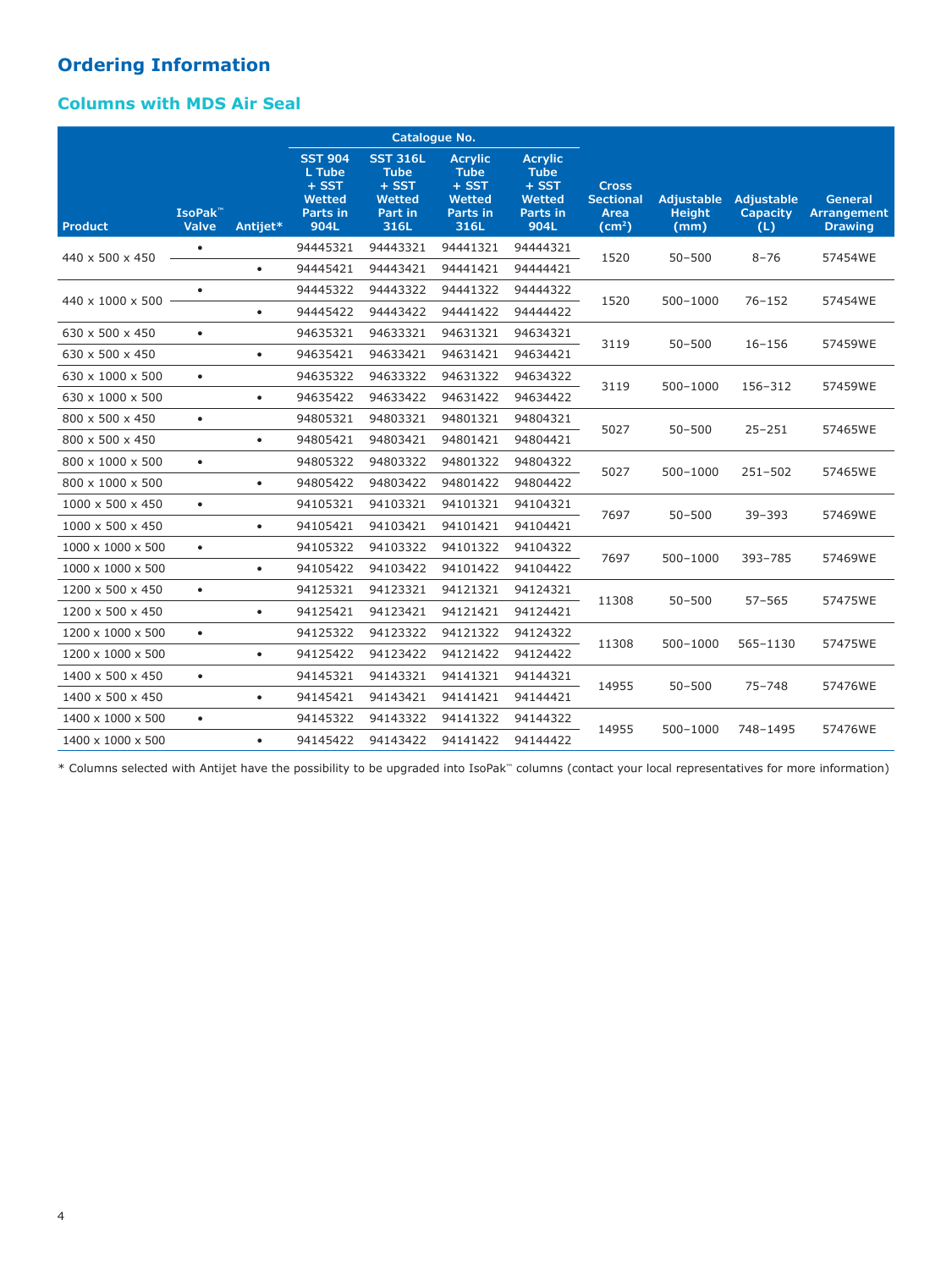# **Columns with MDS Liquid Seal**

|                               |                                     |           |                                                                   | Catalogue No.                                                          |                                                                        |                                                                        |                                                                |                                            |                                      |                                                 |
|-------------------------------|-------------------------------------|-----------|-------------------------------------------------------------------|------------------------------------------------------------------------|------------------------------------------------------------------------|------------------------------------------------------------------------|----------------------------------------------------------------|--------------------------------------------|--------------------------------------|-------------------------------------------------|
| <b>Product</b>                | IsoPak <sup>™</sup><br><b>Valve</b> | Antijet   | <b>SST 904</b><br>L Tube<br>$+$ SST<br>Wetted<br>Parts in<br>904L | <b>SST 316L</b><br><b>Tube</b><br>$+$ SST<br>Wetted<br>Part in<br>316L | <b>Acrylic</b><br><b>Tube</b><br>$+$ SST<br>Wetted<br>Parts in<br>316L | <b>Acrylic</b><br><b>Tube</b><br>$+$ SST<br>Wetted<br>Parts in<br>904L | <b>Cross</b><br><b>Sectional</b><br>Area<br>(cm <sup>2</sup> ) | <b>Adjustable</b><br><b>Height</b><br>(mm) | <b>Adjustable</b><br>Capacity<br>(L) | <b>General</b><br>Arrangement<br><b>Drawing</b> |
| 440 x 500 x 450               | $\bullet$                           |           | 94445331                                                          | 94443331                                                               | 94441331                                                               | 94444331                                                               | 1520                                                           | $50 - 500$                                 | $8 - 76$                             |                                                 |
| 440 x 500 x 450               |                                     | $\bullet$ | 94445431                                                          | 94443431                                                               | 94441431                                                               | 94444431                                                               |                                                                |                                            |                                      | 57454WE                                         |
| 440 x 1000 x 500              | $\bullet$                           |           | 94445332                                                          | 94443332                                                               | 94441332                                                               | 94444332                                                               | 1520                                                           | 500-1000                                   | $76 - 152$                           | 57454WE                                         |
| 440 x 1000 x 500              |                                     | $\bullet$ | 94445432                                                          | 94443432                                                               | 94441432                                                               | 94444432                                                               |                                                                |                                            |                                      |                                                 |
| 630 x 500 x 450               | $\bullet$                           |           | 94635331                                                          | 94633331                                                               | 94631331                                                               | 94634331                                                               | 3119                                                           | $50 - 500$                                 | $16 - 156$                           | 57459WE                                         |
| 630 x 500 x 450               |                                     | $\bullet$ | 94635431                                                          | 94633431                                                               | 94631431                                                               | 94634431                                                               |                                                                |                                            |                                      |                                                 |
| 630 x 1000 x 500              | $\bullet$                           |           | 94635432                                                          | 94633332                                                               | 94631332                                                               | 94634332                                                               | 3119                                                           | 500-1000                                   | 156-312                              | 57459WE                                         |
| 630 x 1000 x 500              |                                     | $\bullet$ | 94635432                                                          | 94633432                                                               | 94631432                                                               | 94634432                                                               |                                                                |                                            |                                      |                                                 |
| 800 x 500 x 450               | $\bullet$                           |           | 94805331                                                          | 94803331                                                               | 94801331                                                               | 94804331                                                               | 5027                                                           | $50 - 500$                                 | $25 - 251$                           | 57465WE                                         |
| 800 x 500 x 450               |                                     | $\bullet$ | 94805431                                                          | 94803431                                                               | 94801431                                                               | 94804431                                                               |                                                                |                                            |                                      |                                                 |
| 800 x 1000 x 500              | $\bullet$                           |           | 94805332                                                          | 94803332                                                               | 94801332                                                               | 94804332                                                               | 5027                                                           | 500-1000                                   | $251 - 502$                          | 57465WE                                         |
| 800 x 1000 x 500              |                                     | $\bullet$ | 94805432                                                          | 94803432                                                               | 94801432                                                               | 94804432                                                               |                                                                |                                            |                                      |                                                 |
| $1000 \times 500 \times 450$  | $\bullet$                           |           | 94105331                                                          | 94103331                                                               | 94101331                                                               | 94104331                                                               | 7697                                                           | $50 - 500$                                 | $39 - 393$                           | 57469WE                                         |
| 1000 x 500 x 450              |                                     | $\bullet$ | 94105431                                                          | 94103431                                                               | 94101431                                                               | 94104431                                                               |                                                                |                                            |                                      |                                                 |
| $1000 \times 1000 \times 500$ | $\bullet$                           |           | 94105332                                                          | 94103332                                                               | 94101332                                                               | 94104332                                                               | 7697                                                           | 500-1000                                   | 393-785                              | 57469WE                                         |
| $1000 \times 1000 \times 500$ |                                     | $\bullet$ | 94105432                                                          | 94103432                                                               | 94101432                                                               | 94104432                                                               |                                                                |                                            |                                      |                                                 |
| 1200 x 500 x 450              | $\bullet$                           |           | 94125331                                                          | 94123331                                                               | 94121331                                                               | 94124331                                                               | 11308                                                          | $50 - 500$                                 | $57 - 565$                           | 57475WE                                         |
| 1200 x 500 x 450              |                                     | $\bullet$ | 94125431                                                          | 94123431                                                               | 94121431                                                               | 94124431                                                               |                                                                |                                            |                                      |                                                 |
| 1200 x 1000 x 500             | $\bullet$                           |           | 94125332                                                          | 94123332                                                               | 94121332                                                               | 94124332                                                               | 11308                                                          | 500-1000                                   | 565-1130                             | 57475WE                                         |
| 1200 x 1000 x 500             |                                     | $\bullet$ | 94125432                                                          | 94123432                                                               | 94121432                                                               | 94124432                                                               |                                                                |                                            |                                      |                                                 |
| 1400 x 500 x 450              | $\bullet$                           |           | 94145331                                                          | 94143331                                                               | 94141331                                                               | 94144331                                                               | 14955                                                          | $50 - 500$                                 | $75 - 748$                           | 57476WE                                         |
| 1400 x 500 x 450              |                                     | $\bullet$ | 94145431                                                          | 94143431                                                               | 94141431                                                               | 94144431                                                               |                                                                |                                            |                                      |                                                 |
| 1400 x 1000 x 500             | $\bullet$                           |           | 94145332                                                          | 94143332                                                               | 94141332                                                               | 94144332                                                               | 14955                                                          | 500-1000                                   | 748-1495                             | 57476WE                                         |
| 1400 x 1000 x 500             |                                     | $\bullet$ | 94145432                                                          | 94143432                                                               | 94141432                                                               | 94144432                                                               |                                                                |                                            |                                      |                                                 |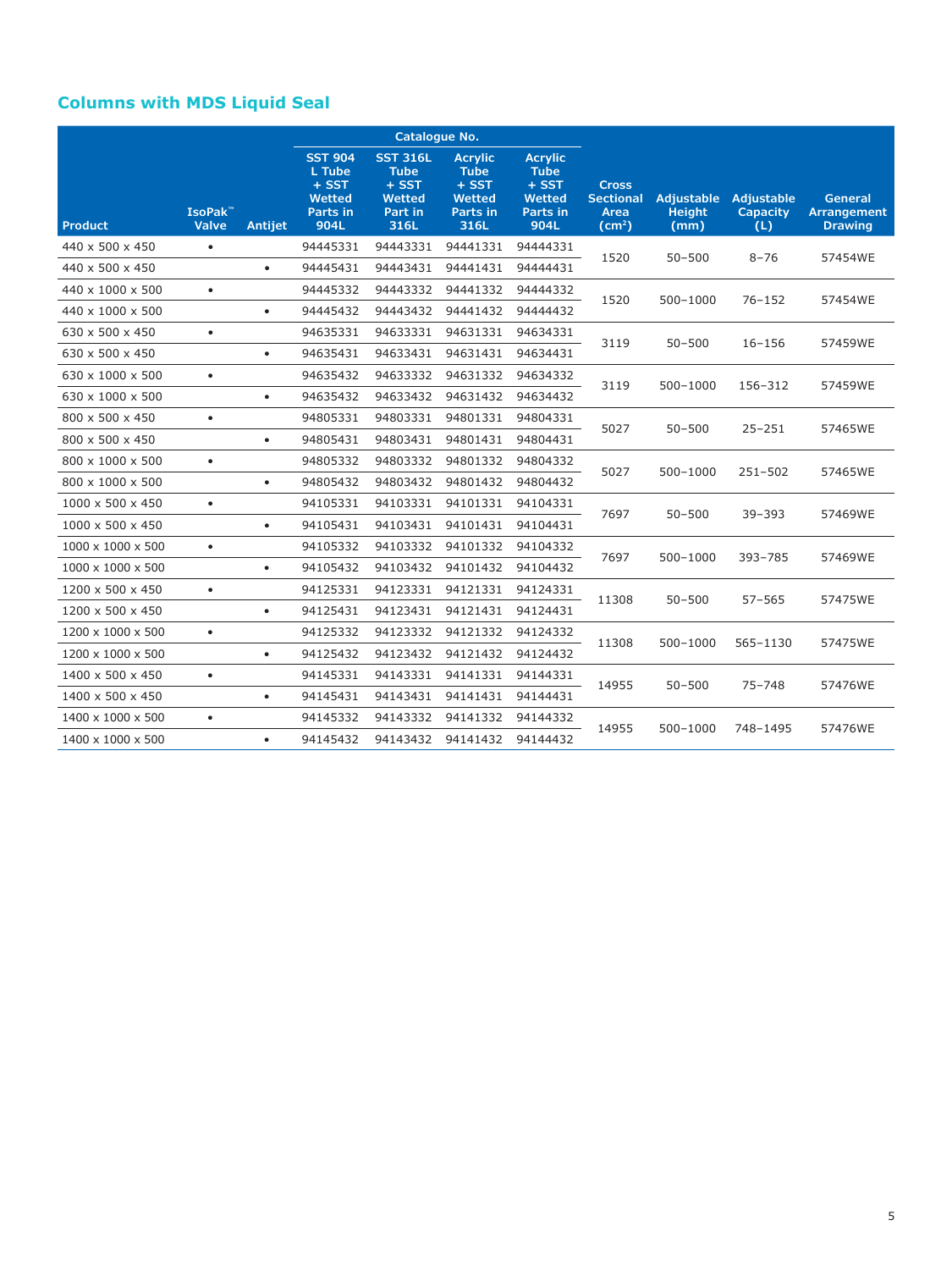# **Slurry Transfer Skid**

The slurry transfer skid incorporates the pumps and valves for transferring the slurry to and from the column, as well as the control of these and the IsoPak™ valves. The skid valves are pneumatically actuated and the use of touch screen provides a simple and reliable solution for packing, unpacking, and CIP operations.

Air diaphragm pumps are used for slurry transfer, which provide gentle and reliable operation, combined with simple pre-setting of packing pressures with no danger of over-pressurization of the packed bed. Once packed, the slurry transfer skid pneumatic and slurry lines can be disconnected from the column, as the default, non-actuated state of the valve is in the closed, process position. Only one slurry transfer skid is required for multiple column installations. The user interface can be operated in three different languages: English, French, and German.

#### **Specifications**

#### **Slurry Transfer Skid**

| Power supply               | 110-230 V 50/60 Hz, 300 VA                              |
|----------------------------|---------------------------------------------------------|
| Protection                 | IP54                                                    |
| Air supply                 | $6-7$ bar                                               |
| Operating pressure         | $0.5$ to 4 bar                                          |
| Operating temperature      | 2 to 30 $^{\circ}$ C                                    |
| Flow rate                  | nominal flowrate STS I 50 L/min,<br>STS II 100 L/min    |
| Stainless steel piping     | 316L 1.4435, Ra < 0.6 $\mu$ m,<br>mechanically polished |
| Frame and panel            | 304 grit 220 c/w castors                                |
| TC gaskets and valves      | EPDM                                                    |
| Connections                | Sanitary clamp (refer to dimensions in<br>table below)  |
| Electrical Power plug type | European (DIN) and UK and USA/Japan                     |

Note: STS-I and STS-II systems include umbilical set top and bottom 3 m. STS-I and STS-II systems do not include flexible set to connect to column.

Isopak™ Chromatography Columns Featuring Industry Leading Chromatography Resin

# **Eshmuno® Resin**

Unique family of ion-exchange, mixed-mode, and affinity resins specifically designed for highly productive downstream purification.

# **Fractogel® Resin**

Tentacle modified synthetic polymer resins for ion exchange, size exclusion, and metal chelate affinity.

# **ProSep® Ultra Plus Resin**

High dynamic binding capacity protein A affinity chromatography media, designed for cost effective, large-scale purification of today's higher titer therapeutic antibodies.

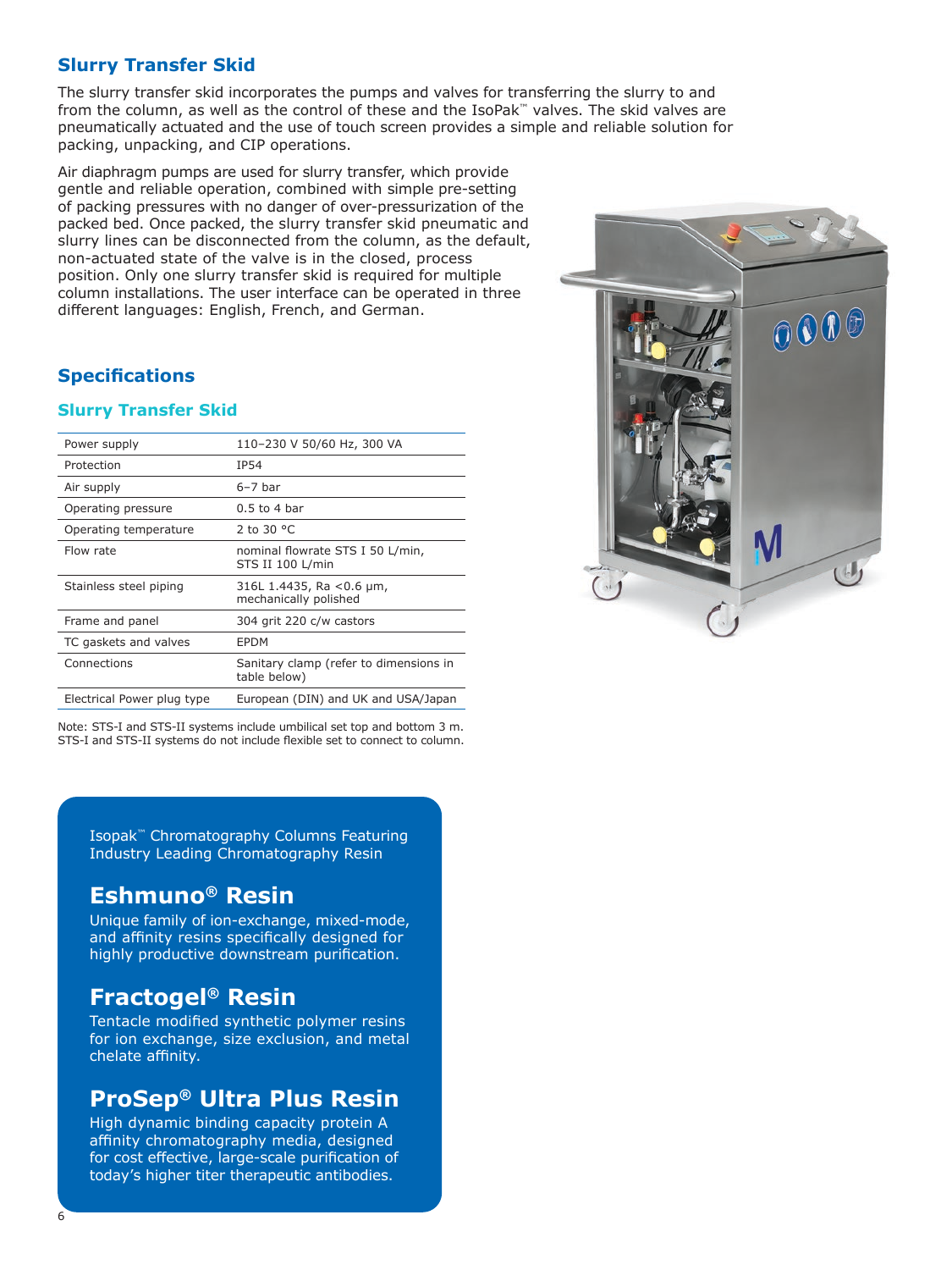# **Related Systems to Support your Chromatography Process**

#### **CoPrime® Biochromatography Process-Scale Systems**

The CoPrime® biochromatography systems (CoPrime® 20 L up to 1200 L/h and CoPrime® 40 L up to 2500 L/h) are designed to achieve optimum separation and purification of monoclonal antibodies, vaccines, plasma, and therapeutic proteins. The systems support rapid scale-up and are ideally suited for pilot and process scale.



#### **Mobius® Chrom 20 System**

The Mobius® Chrom 20 System is a flexible, automated, single-use chromatography system that enables consistent and reliable separation and purification of mAbs, vaccines, plasma, and therapeutic proteins at clinical and process scales. The system delivers optimal operational flexibility for processes up to 2000 L with flow rates up to 20 L/min and enhanced isocratic and gradient accuracy.

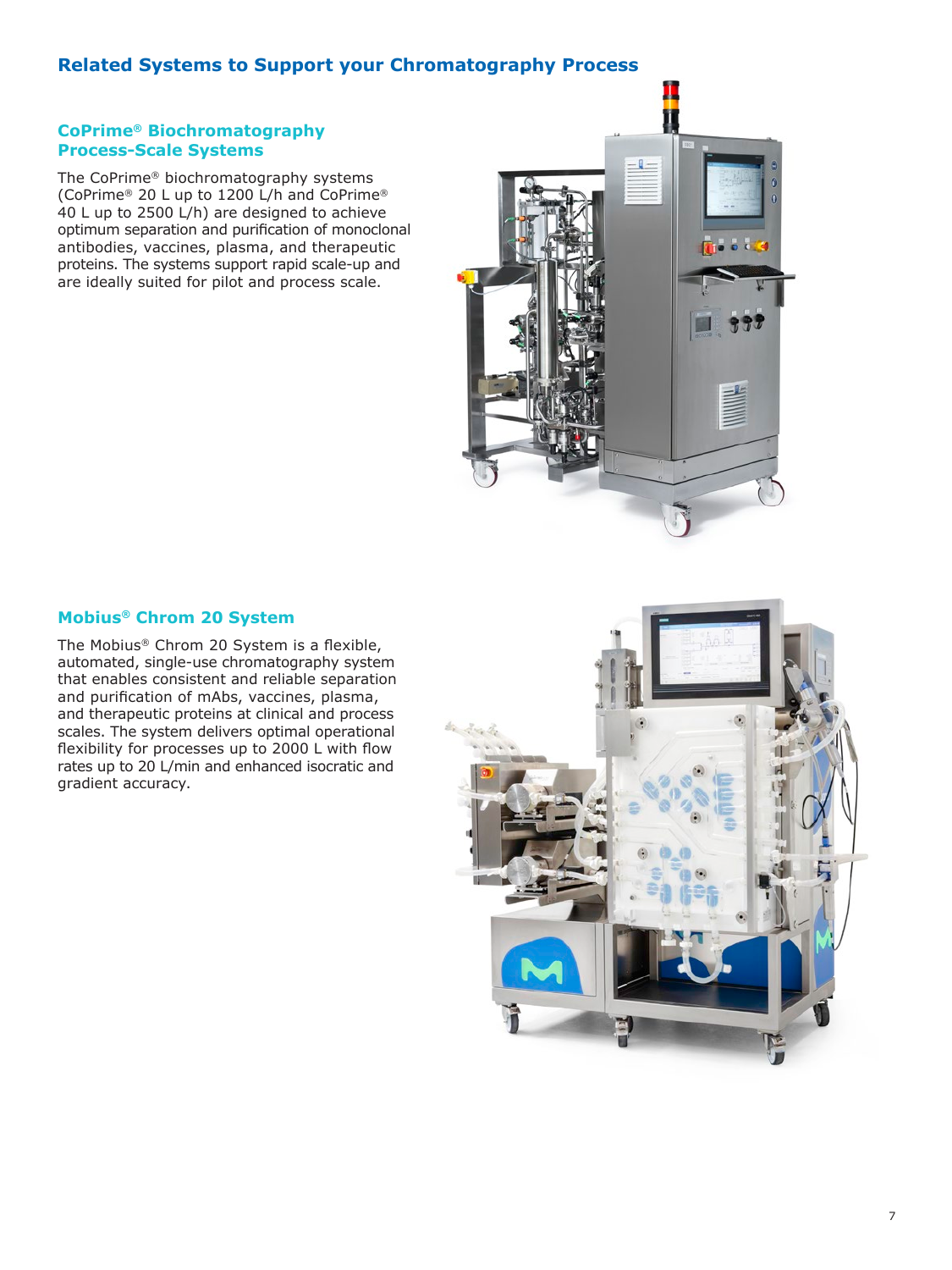# **Isopak™ Columns Services**

The pharmaceutical and biotechnology industries are highly regulated and, to help you navigate this challenging environment, we offer a wide range of services. These services help you save time, lower costs, and comply with regulations. For your peace of mind, all our services are performed by our global experts who have an intimate knowledge of our equipment backed by decades of experience.

# **Qualification Services**

- Factory acceptance test (FAT)
- Site acceptance test (SAT) (combined with IQ/OQ)
- Installation qualification/operational qualification
- (IQ/OQ) (combined with SAT)
- Performance qualification support (PQ)

#### **System Service Reliance Plans (Essential and Advanced Reliance Plan)**

- Preventive Maintenance (PM)
- Remote and on-site troubleshooting
- Spare parts

#### **Qualification Services**

| Standard IsoPak™ size 440-630 SAT&IQOQ execution included protocol in English and travel   | SSVIOOI46 |
|--------------------------------------------------------------------------------------------|-----------|
| Standard IsoPak™ size 800 SAT&IQOQ execution included protocol in English and travel       | SSVIOOI80 |
| Standard IsoPak™ size 1000-1400 SAT&IOOO execution included protocol in English and travel | SSVIOOI14 |

#### **System Service Reliance Plans**

| IsoPak™ 440 to 630-Essential Service Plan                                              | SSVESPIP4             |
|----------------------------------------------------------------------------------------|-----------------------|
| IsoPak™ 440 to 630-Advanced Service Plan (Essential Service Plan + Advanced Coverage)  | SSVESPIP4 + SSVADCIP4 |
| Isopak™ 800 to 1400-Essential Service Plan                                             | SSVESPIP8             |
| IsoPak™ 800 to 1400—Advanced Service Plan (Essential Service Plan + Advanced Coverage) | SSVESPIP8 + SSVADCIP8 |